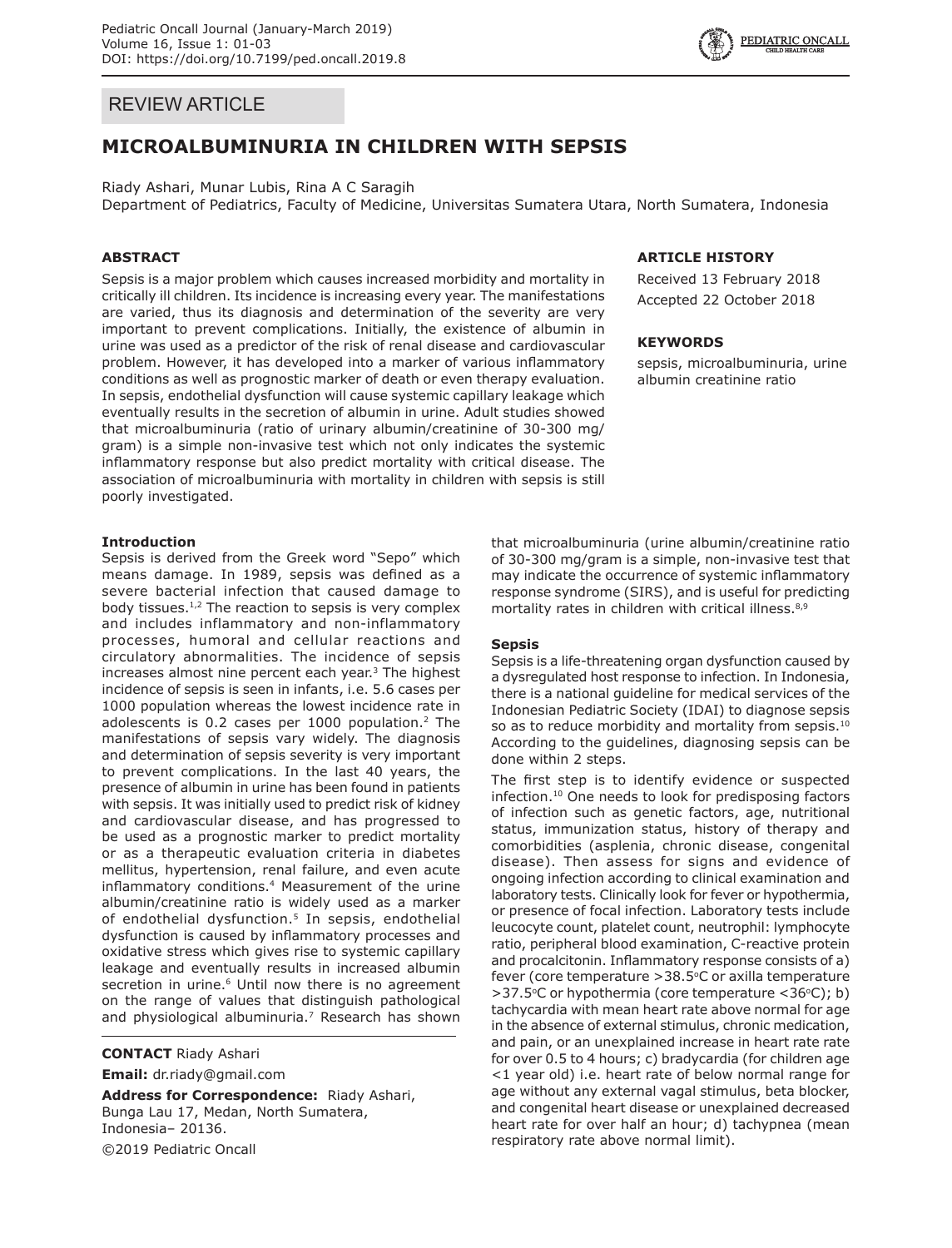The second step is to look for organ dysfunction. Warning sign is established when one of three clinical signs is present: a) awareness loss by AVPU (alert, voice, pain, unresponsive) method; b) cardiovascular disorders by looking for abnormalities in pulse, peripheral perfusion or mean arterial pressure; c) respiratory disturbance by checking for increased or decreased work of breathing.

### **Cell dysfunction in sepsis**

Endothelial cells are the outer layer of the blood vessels. Endothelial vascular plays an important role in maintaining adequate blood supply to vital organs. Endothelial cells are also important in regulating vascular tone, maintaining nutritional circulation between intravascular and extravascular space and maintaining coagulation function. Inflammatory processes cause endothelial cell damage, impaired function and occurrence of apoptosis leading to subendothelial edema in damaged areas and impairment of endothelial permeability.<sup>11</sup> Apoptic endothelial cells will induce an inflammatory reaction by generating cytokines and free oxygen radicals and activating complement systems. Cytokines such as interleukin  $(IL)^1$  and tumor necrosis factor (TNF) alpha generated by the inflammatory cells interfere with the endothelial cell activity leading to inhibition of thrombomodulin, antithrombin III, tissue plasminogen activator and heparan sulphate resulting in blockade of plasmin formation and fibrinolysis and interfere with coagulation function and trigger exogenous coagulation cascade.<sup>12</sup> Disrupted endothelial cells will produce Von Willebrand factor, which is important for adhesion and activation of platelets, resulting in adhesion of platelets and monocytes in the endothelium to form microthrombus which will interfere with the microcirculation of the capillaries and cause perfusion defects of the vital organs.12 Various inflammatory mediators cause changes of endothelial cell cytoskeleton and also an increase of intracellular calcium resulting in endothelial cell defense disorders as well as extravasation of fluids and proteins in the interstitial space known as capillary leaks.<sup>12</sup>

## **Albuminuria and urine albumin/creatinine ratio**

Small amounts of albumin in the urine can be found in normal people but it can be excreted in excessive amounts in certain circumstances.<sup>13</sup> Albuminuria is thought to be caused by impaired endothelial function.<sup>6</sup> Levels of albumin in the urine can vary from normal, microalbuminuria and macroalbuminuria.14 However, the Kidney Disease Improving Global Outcome (KDIGO) has composed new terminology that divides albuminuria into  $3$  categories (Table 1).<sup>15</sup>

Increased urinary albumin excretion is a result of increased vascular permeability in renal glomeruli associated with endothelial damage.<sup>14</sup> The urinary albumin/creatinine ratio may be a marker of endothelial dysfunction caused by systemic inflammation and on reduction of inflammation, there will be a decrease in the urinary albumin/creatinine ratio.16 Microalbuminuria examination is a simple, non-invasive, bedside, timeand cost-effective examination, which can be measured with every urination, or even every minute using a urinary catheter.<sup>9</sup>

### **Increased urine albumin/creatinine ratio in patients with sepsis**

In acute inflammatory conditions, an increase in urinary albumin-creatinine ratio is thought to be caused by glomerular endothelial leakage in the kidney which is a manifestation of increased systemic capillary permeability resulting from persistent inflammation of the endothelium. It is also suspected that inflammation causes a defect in the glycocalyx layer of the endothelium that causes microalbuminuria in sepsis.6 In renal glomeruli, vascular permeability is regulated by a complex structure known as the glomerular filtration barrier (GFB). The GFB maintains the balance of albumin and high-weight endogenous molecules in the urine.17 Glycocalyx damage is associated with increased paracellular permeability and displacement of albumin or fluid to the interstitial space through endothelial gaps.18,19 It causes loss of vascular tone, degradation of heparan sulfate and increased expression of adhesion molecules with increased leukocytes and loss of antioxidants that will exacerbate endothelial damage. Renal impairment occurring during sepsis is thought to be due to perfusion disorders that cause changes in the GFB structure.19

Currently, there have been several studies analyzing the association between sepsis and microalbuminuria. Research in adult patients with sepsis in India reported that microalbuminuria in the first 24 hours can predict the survival value in patients.<sup>20</sup> Another study comparing the value of microalbuminuria in septic patients found a higher value of microalbuminuria in septic patients and as a prognostic marker for mortality.21 Research on adults in India found a significant correlation between APACHE (Acute Physiology and Chronic Health Evaluation) II score and SOFA (sequential organ failure assessment) values with microalbuminuria.<sup>22,23</sup> Research in 2010 found elevated levels of microalbuminuria within the first 24 hours in patients who died of sepsis.<sup>6</sup> The association of microalbuminuria with mortality in children with sepsis has been studied<sup>24</sup> but more studies are still required.

| Table 1. Terminology of albuminuria <sup>13</sup> |  |
|---------------------------------------------------|--|
|---------------------------------------------------|--|

| Old terminology                                       | Normoalbuminuria                                     | Microalbuminuria                                 | Macroalbuminuria                               |  |
|-------------------------------------------------------|------------------------------------------------------|--------------------------------------------------|------------------------------------------------|--|
| KDIGO terminology                                     | Normal to mild increased<br>albuminuria (category 1) | Moderately increased<br>albuminuria (category 2) | Severely increased<br>albuminuria (category 3) |  |
| Urine albumin/creatinine<br>ratio                     | $<$ 30 mg/gram or $<$ 3 mg/<br>mmol                  | 30-300 mg/gram or 3-30<br>mg/mmol                | $>300$ mg/gram or $>30$<br>mg/mmol             |  |
| 24 hours urine albumin                                | $<$ 30 mg/day                                        | 30-300 mg/day                                    | $>300$ mg/day                                  |  |
| Neter KBICO - Kideon Biograph Termina Clabel Ontorner |                                                      |                                                  |                                                |  |

**Note:** KDIGO - Kidney Disease Improving Global Outcome